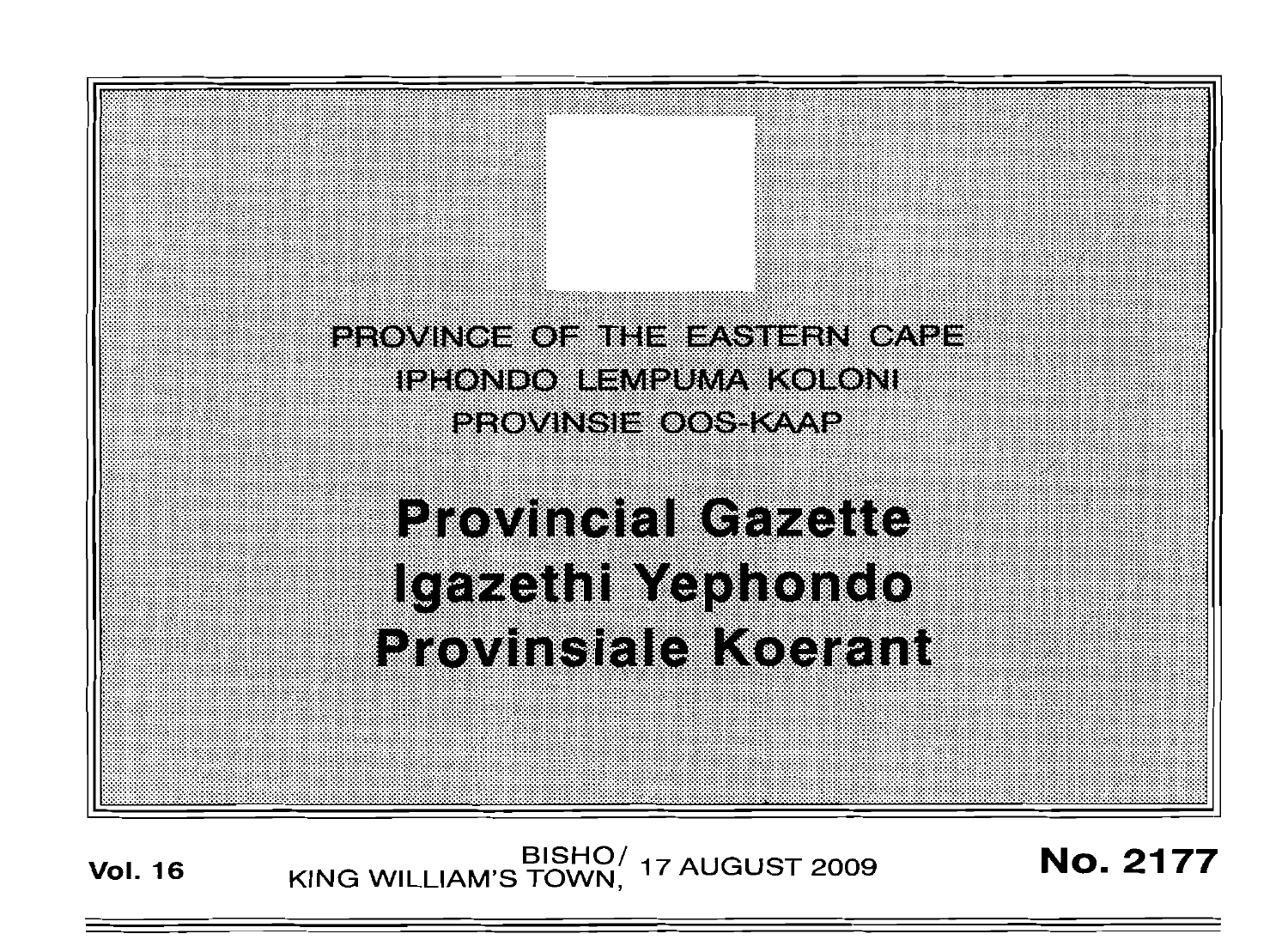# **CONTENTS**

| No. |                                                                                                                                                                                                                                           | Page<br>No. | Gazette<br>No. |
|-----|-------------------------------------------------------------------------------------------------------------------------------------------------------------------------------------------------------------------------------------------|-------------|----------------|
|     | <b>GENERAL NOTICES</b>                                                                                                                                                                                                                    |             |                |
| 280 | Removal of Restrictions Act (84/1967): Nelson Mandela Bay Municipality: Removal of title conditions: Remainder of                                                                                                                         | 3           | 2177           |
|     | Wet op Opheffing van Beperkings (84/1967): Nelson Mandelabaai Munisipaliteit: Opheffing van titelvoorwaardes:                                                                                                                             | 3           | 2177           |
| 281 | Removal of Restrictions Act (84/1967): Nelson Mandela Bay Municipality: Removal of title conditions: Remainder of                                                                                                                         | 3           | 2177           |
|     | Wet op Opheffing van Beperkings (84/1967): Nelson Mandelabaai Munisipaliteit: Opheffing van titelvoorwaardes:                                                                                                                             | з           |                |
| 282 | Removal of Restrictions Act (84/1967): Makana Municipality: Removal of title conditions: Erf 2923, Grahamstown<br>Wet op Opheffing van Beperkings (84/1967): Makana Munisipaliteit: Opheffing van titelvoorwaardes: Erf 2923,             | 4           | 2177           |
|     |                                                                                                                                                                                                                                           | 4           | 2177           |
| 283 | Removal of Restrictions Act (84/1967): Buffalo City Municipality: Removal of conditions: Erf 2178, Gonubie, East                                                                                                                          | 4           | 2177           |
| 284 |                                                                                                                                                                                                                                           | 5           | 2177           |
| 285 |                                                                                                                                                                                                                                           | 5           | 2177           |
| 286 |                                                                                                                                                                                                                                           | 5           | 2177           |
| 287 |                                                                                                                                                                                                                                           | 5           | 2177           |
| 288 |                                                                                                                                                                                                                                           | 5           | 2177           |
| 289 |                                                                                                                                                                                                                                           | 6           | 2177           |
| 290 |                                                                                                                                                                                                                                           | 6           | 2177           |
| 291 | Umzimubu Local Municipality: Application for subdivision of portion of Erf 351 and rezoning of portion thereof.<br>rezoning of Erf 365, consolidation of Erf 365 with subdivided portion of Erf 351 and road closure for the extension of |             |                |
|     |                                                                                                                                                                                                                                           | 6           | 2177           |
|     | 292 Gambling and Betting Act (Eastern Cape) (5/1997): Lodgement of application in respect of gambling licence                                                                                                                             | 7           | 2177           |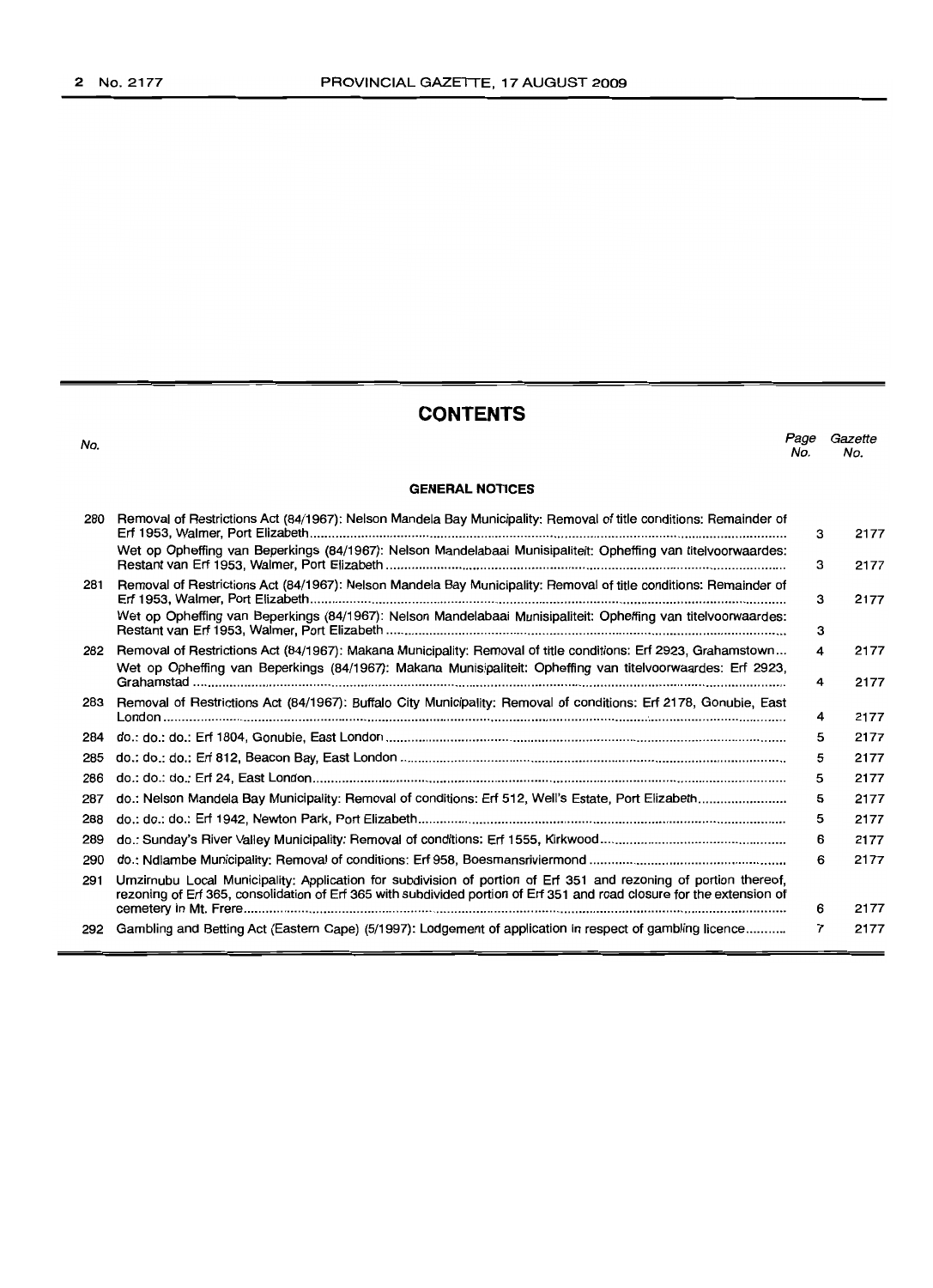# GENERAL NOTICES

# No. 280

# MUNICIPALITY OF NELSON MANDELA BAY

# REMOVAL OF RESTRICTIONS ACT, 1967 (ACT 84 OF 1967)

It is hereby notified in terms of the section 3 (6) of the above Act that the undermentioned application has been received and is open to inspection at Room 4178, 4th Floor, Department of Local Government and Traditional Affairs, Eastern Cape, Tyamzashe Building, Bisho, or at the Council's Offices.

Any objections, with full reasons therefor, should be lodged in writing to the Municipal Manager, Municipality of Nelson Mandela Bay, P.O. Box 9, Port Elizabeth, 6000, on or before 7 September 2009, quoting the above Act and the objector's erf number.

#### Applicant: St Andrews Park (Pty) Ltd.

Nature of application: Removal of title conditions applicable to Rem Erf 1953, Walmer, Port Elizabeth.

# **•** MUNISIPALITEIT VAN NELSON MANDELA BAY

## WET OP DIE OPHEFFING VAN BEPERKINGS, 1967 (WET 84 VAN 1967)

Kragtens artikel 3 (6) van bostaande Wet word hiermee kennis gegee dat onderstaande aansoek ontvang is en ter insae 1ê by Kamer 4178, 4de Verdieping, Departement Plaaslike Regering en Tradisionele Sake, Oos-Kaap, Tyamzashe-gebou, Bisho, of by die Munisipale Kantore, Port Elizabeth, 6000.

Enige besware, met die volledige redes daarvoor, moet skriftelik by die Munisipale Bestuurder, Munisipaliteit van Nelson Mandela Bay, Posbus 9, Port Elizabeth, 6000, ingedien word op of voor 7 September 2009, met vermelding van bogenoemde Wet en beswaarmaker se erfnommer.

#### Aansoeker: St Andrews Park (Eiendoms) Bpk.

Aard van aansoek: Opheffing van titelvoorwaardes van toepassing op Restant Erf 1953, Walmer, Port Elizabeth.

# No. 281

#### NELSON MANDELA BAY MUNICIPALITY

REMOVAL OF RESTRICTIONS ACT, 1967 (ACT No. 84 OF 1967)

#### ERF 1953, WALMER (SCHOENMAKERSKOP ROAD) (CF32/01953) (02130135) (SS)

Notice is given in terms of section 3 (6) of the above Act that the undermentioned application has been received and is open to inspection at Room 4178, Fourth Floor, Office for Housing and Local Government: Eastern Cape, Tyamzashe Building, Civic Square, Bisho, and at the office of the Nelson Mandela Bay Municipality, Second Floor, Brister House, Govan Mbeki Avenue, Port Elizabeth.

Any objections, with full reasons therefor, should be lodged in writing with the Municipal Manager, P.O. Box 116, Port Elizabeth, 6000, on or before 7 September 2009, quoting the above Act and the objector's erf number.

#### Applicant: Metroplan.

Nature of application: Removal of title conditions applicable to Erf 1953, Walmer, to permit the property to be rezoned and subdivided as a hybrid scheme.

Ref: 253-6 August 2009.

#### J. G. RICHARDS, Municipal Manager

**•** NELSON MANDELABAAI MUNISIPALITEIT

WET OP OPHEFFING VAN BEPERKINGS, 1967 (WET 84 VAN 1967)

## ERF 1953, WALMER (SCHOENMAKERSKOPWEG) (CF32/01953) (02130135) (SS)

Kennis word gegee kragtens artikel 3 (6) van bogemelde Wet dat onderstaande aansoek ontvang is en ter insae lê by Kamer 4178, Vierde Verdieping, Kantoor vir Behuising en Plaaslike Regering: Oos-Kaap, Tyamzashe-gebou, Civic Square, Bisho, en in die kantoor van die Nelson Mandelabaai Munisipaliteit, Tweede Verdieping, Brister House, Govan Mbekilaan, Port Elizabeth.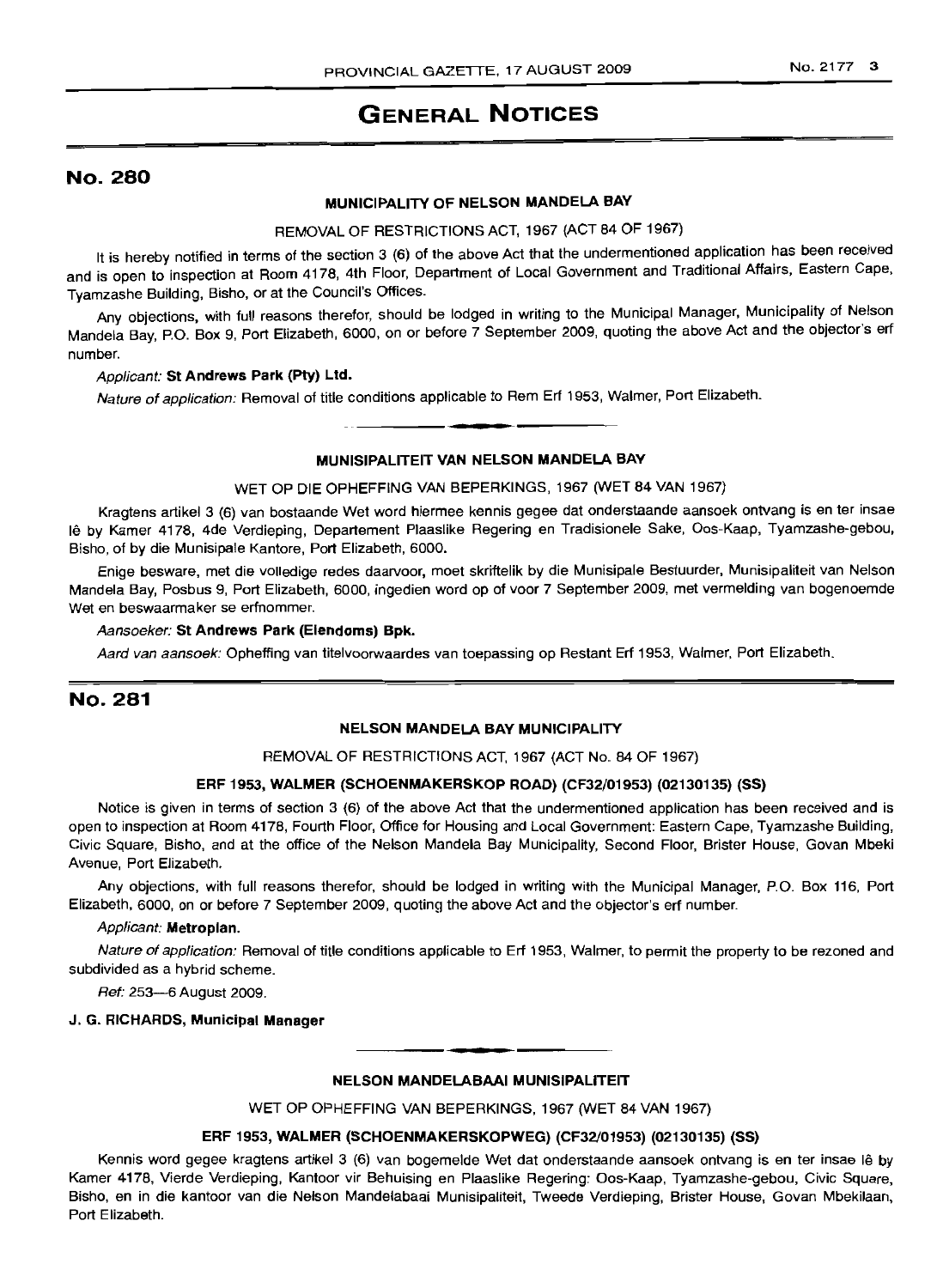Enige besware, volledig gemotiveer, moet nie later nie as 7 September 2009 skriftelik by die Munisipale Bestuurder, Posbus 116, Port Elizabeth, 6000, ingedien word, met vermelding van bogenoemde Wet en die beswaarmaker se erfnommer.

#### Aansoeker: Metroplan.

Aard van aansoek: Die opheffing van die titelvoorwaardes van toepassing op Erf 1953, Walmer, ten einde die eiendom te hersoneer en onderverdeel vir 'n hibriedskema.

Verw: 253-6 Augustus 2009.

#### J. G. RICHARDS, Munisipale Bestuurder

# No. 282

#### MAKANA MUNICIPALITY

# REMOVAL OF RESTRICTIONS ACT, 1967 (ACT No. 84 OF 1967)

#### ERF 2923, 3 BOND STREET, GRAHAMSTOWN

It is hereby notified in terms of section 3 (6) of the above Act that the undermentioned application has been received and is open for inspection at the Department of Local Government, Housing & Traditional Affairs, Tyamzashe Building, 4th Floor, Room 4178, Bisho, 5605, and at the Directorate of Technical & Infrastructural Services, Church Square, Grahamstown.

Any objections, with full reasons therefor, should be lodged in writing to the Municipal Manager, Municipality of Makana, P.O. Box 176, Grahamstown, 6140, on or before 4 September 2009, quoting the above Act and the objector's erf number.

#### Applicant: Neelshal Property Investments.

Nature of application: Removal of title conditions 3 (a), 3 (b) and 3 (c) as contained in Title Deed No. T23848/2008. applicable to Erf 2923, Grahamstown, in order to erect a block of flats.

#### N. BAART, Municipal Manager

Ref: R/R (2923) Notice No.: 70/2009

# **•** MAKANA MUNISIPALITEIT

WET OP OPHEFFING VAN BEPERKINGS, 1967 (WET No. 84 VAN 1967)

#### ERF 2923, BONDSTRAAT 3, GRAHAMSTAD

Kragtens artikel 3 (6) van bostaande Wet word hiermee kennis gegee dat onderstaande aansoek ontvang is en ter insae Ie by die Departement van Plaaslike Owerheid, Behuising en Tradisionele Sake, Tyamzashe-gebou, 4de Vloer, Kamer 4178, Bisho, 5605, en in die Direktoraat van Tegniese en Infrastrukturele Dienste, Munisipale Kantoor, Kerkplein, Grahamstad.

Enige besware, met die volledige redes daarvoor, moet skriftelik by die Munisipale Bestuurder, Munisipaliteit van Makana, Posbus 176, Grahamstad, 6140, ingedien word op of voor 4 September 2009, met vermelding van bogenoemde Wet en die beswaarmaker se erfnommer.

#### Aansoeker: Neelshal Property Investments.

Aard van aansoek: Opheffing van titelvoorwaardes 3 (a), 3 (b) en 3 (c) soos vervat in Titelakte No. T23848/2008 van toepassing op Erf 2923, Grahamstad, ten einde die oprigting van woonstelle toe te laat.

#### N. BAART, Munisipale Bestuurder

Verw.: R/R (2923) Kennisgewing No.: 70/2009

No. 283

DEPARTMENT OF HOUSING, LOCAL GOVERNMENT AND TRADITIONAL AFFAIRS

(EASTERN CAPE PROVINCE)

#### BUFFALO CITY MUNICIPALITY

REMOVAL OF RESTRICTIONS ACT, 1967

#### ERF 2178, GONUBIE, EAST LONDON

Under section 2 (1) of the Removal of Restrictions Act, 1967 (Act 84 of 1967), as amended, and on application by the owner of Erf 2178, Gonubie, East London, conditions C1, D (a) and D (g) (ii) in Deed of Transfer No. 4402 of 2008 are hereby removed.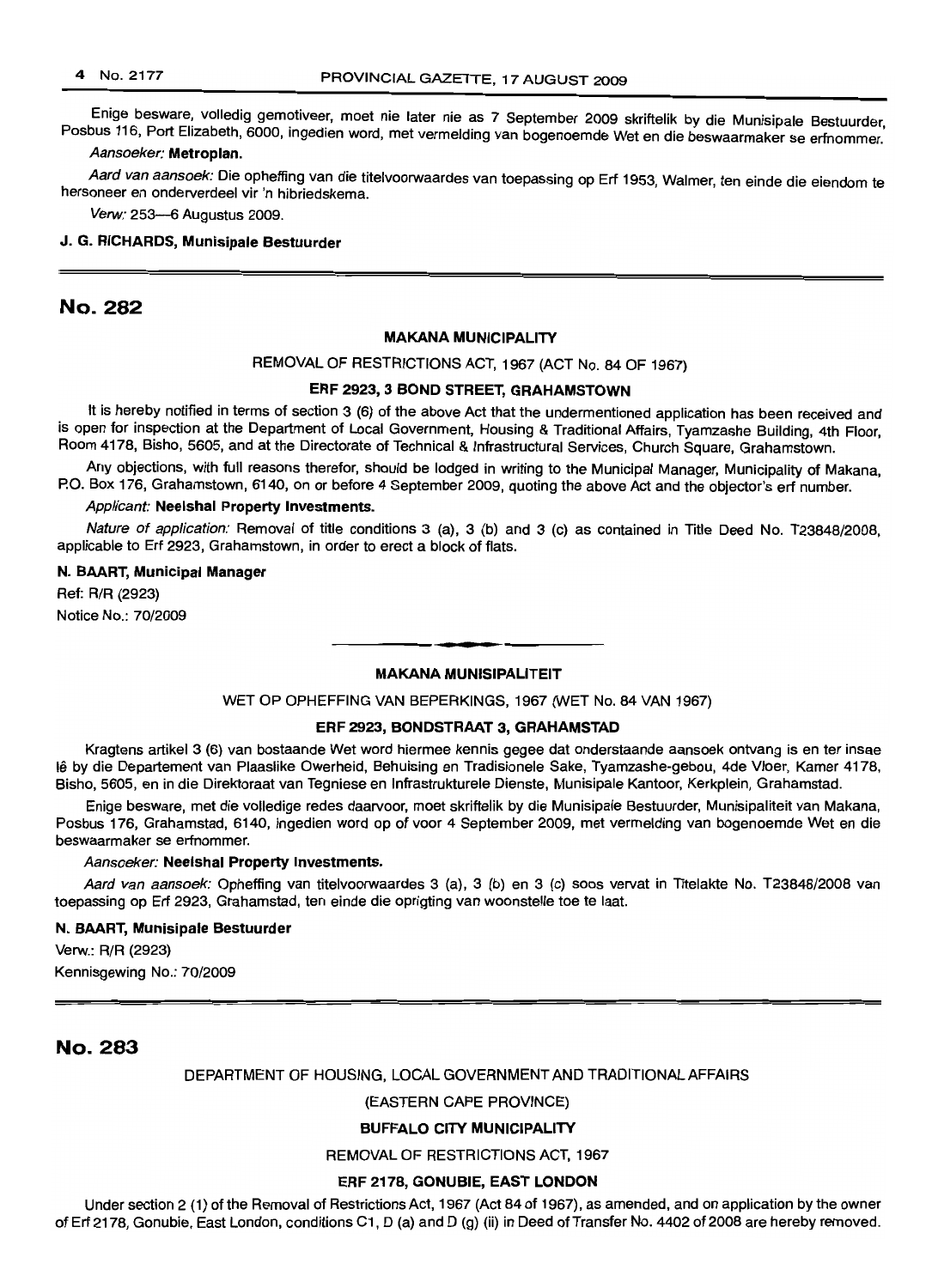# DEPARTMENT OF HOUSING, LOCAL GOVERNMENT AND TRADITIONAL AFFAIRS

(EASTERN CAPE PROVINCE)

## BUFFALO CITY MUNICIPALITY

REMOVAL OF RESTRICTIONS ACT, 1967

#### ERF 1804, GONUBIE, EAST LONDON

Under section 2 (1) of the Removal of Restrictions Act, 1967 (Act 84 of 1967), as amended, and on application by the owner of Erf 1804, Gonubie, East London, conditions C1, D (a) and D (g) (2) in Deed of Transfer No. 2920 of 2008 are hereby removed.

# No. 285

DEPARTMENT OF HOUSING, LOCAL GOVERNMENT AND TRADITIONAL AFFAIRS

#### (EASTERN CAPE PROVINCE)

#### BUFFALO CITY MUNICIPALITY

REMOVAL OF RESTRICTIONS ACT, 1967

#### ERF 812, BEACON BAY, EAST LONDON

Under section 2 (1) of the Removal of Restrictions Act, 1967 (Act 84 of 1967), as amended, and on application by the owner of Erf 812, Beacon Bay, East London, conditions 3 (a), (b) (c) and (d) (page 3) in Deed of Transfer No. 831 of 1966 are hereby removed.

## No. 286

DEPARTMENT OF HOUSING, LOCAL GOVERNMENT AND TRADITIONAL AFFAIRS

(EASTERN CAPE PROVINCE)

#### BUFFALO CITY MUNICIPALITY

REMOVAL OF RESTRICTIONS ACT, 1967

#### ERF 24, EAST LONDON

Under section 2 (1) of the Removal of Restrictions Act, 1967 (Act 84 of 1967), as amended, and on application by the owner of Erf 24, East London, condition B4 (a) in Deed of Transfer No. 4008 of 2005 is hereby removed.

# No. 287

DEPARTMENT OF HOUSING, LOCAL GOVERNMENT AND TRADITIONAL AFFAIRS

(EASTERN CAPE PROVINCE)

#### NELSON MANDELA BAY MUNICIPALITY

REMOVAL OF RESTRICTIONS ACT, 1967

#### ERF 512, WELL'S ESTATE, P.E.

Under section 2 (1) of the Removal of Restrictions Act, 1967 (Act 84 of 1967), as amended, and on application by the owner of Erf 512, Well's Estate, Port Elizabeth, condition C (d) in Deed of Transfer No. 33432 of 1981 is hereby removed.

## No. 288

DEPARTMENT OF HOUSING, LOCAL GOVERNMENT AND TRADITIONAL AFFAIRS

(EASTERN CAPE PROVINCE)

#### NELSON MANOELA BAY MUNICIPALITY

REMOVAL OF RESTRICTIONS ACT, 1967

#### ERF 1942, NEWTON PARK, P.E.

Under section 2 (1) of the Removal of Restrictions Act, 1967 (Act 84 of 1967), as amended, and on application by the owner of Erf 1942, Newton Park, Port Elizabeth, conditions B6, B7, B8, B9 and B10 in Deed of Transfer No. 24620 of 2006 are hereby removed.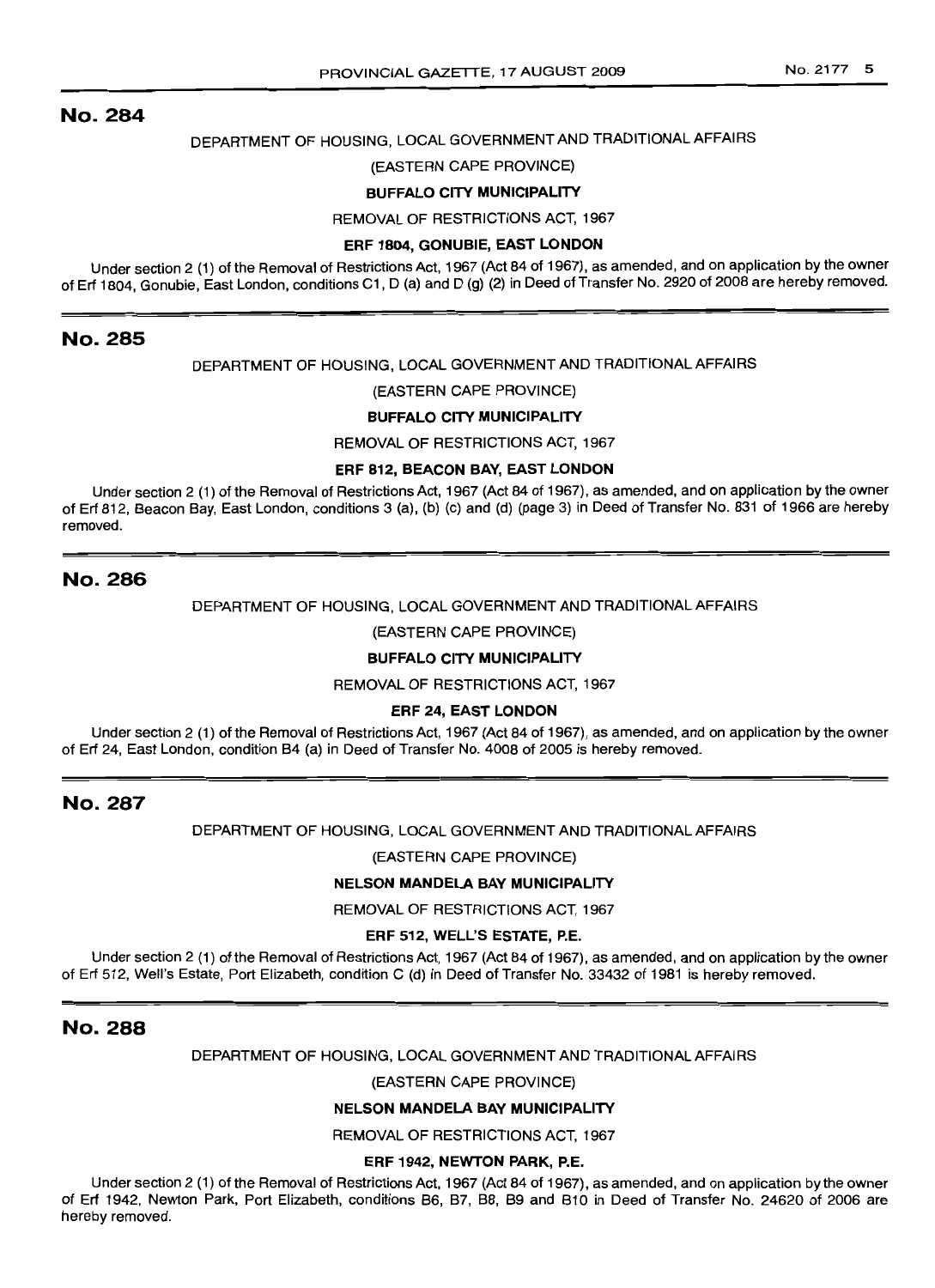## DEPARTMENT OF HOUSING, LOCAL GOVERNMENT AND TRADITIONAL AFFAIRS

#### (EASTERN CAPE PROVINCE)

## SUNDAY'S RIVER VALLEY MUNICIPALITY

#### REMOVAL OF RESTRICTIONS ACT, 1967

#### ERF 1555, KIRKWOOD

Under section 2 (1) of the Removal of Restrictions Act, 1967 (Act 84 of 1967), as amended, and on application by the owner of Erf 1555, Kirkwood, conditions I B5, 13, 18 and 23; II B5, 13, 18 and 23 and III B5, 13, 18 and 23 in Deed of Transfer No. T55752 of 2007 are hereby removed.

## No. 290

#### DEPARTMENT OF HOUSING, LOCAL GOVERNMENT AND TRADITIONAL AFFAIRS

#### (EASTERN CAPE PROVINCE)

#### NDLAMBE MUNICIPALITY

#### REMOVAL OF RESTRICTIONS ACT, 1967

#### ERF 958 (PORTION OF ERF 684), BOESMANSRIVIERMOND

Under section 2 (1) ofthe Removal of Restrictions Act, 1967 (Act 84 of 1967), as amended, and on application by the owner of Erf 958 (portion of Erf 684), Boesmansriviermond, conditions B3 (b) (i) and B3 (b) (ii) in Deed of Transfer No. T24473 of 1984 are hereby removed.

# No. 291

#### UMZIMVUBU LOCAL MUNICIPALITY

APPLICATION FOR SUBDIVISION OF PORTION OF ERF 351 AND REZONING OF PORTION THEREOF, REZONING OF ERF 365, CONSOLIDATION OF ERF 365 WITH SUBDIVIDED PORTION OF ERF 351 AND ROAD CLOSURE FOR THE EXTENSION OF CEMETERY IN MT. FRERE

Umzimvubu Local Municipality proposes subject to the approval by the MEC for Cooperative Governance and Traditional Affairs to subdivide a portion of Erf 351 from undetermined and rezoning of portion thereof rezoning of Erf 365 and consolidation with portion of Erf 351 for and road closure. Layout plans showlnq this proposed township can be inspected at the Municipality Offices. Contact Mr Maphumulo (Senior Town Planner) in Mount Frere, during office hours, Tel: (039) 255-0166/ 082 520 9475.

Any objections thereto must be lodged in writing to the above offices within 21 days from the date of this publication.

#### Mr G. P. T. NOTA, Municipal Manager

Umzimvubu Local Municipality, 813 Main Street, Mount Frere, 5090

#### UMZIMVUBU LOCAL MUNICIPALITY

ISICELO SOKWAHLULA UMHLABA KAMASIPALA KWISIZA ESINGU ERF 351 KUNYE NOTSHINTSHO LENDLELA EBESISETYENZISWA NGAYO, KUPHINDE KUTSHINTSHWE INDLELA U ERF 365 EBISETYENZISWA NGAYO ZIBE SELE ZIDITYWANISWA NOKUVALWA KWENDLELA KUBESISIZA ESINYE ESIZOSETYENZISELWA INDAWO YAMANGCWBA ASE MT. FRERE

Umasipala wo Umzimvubu ucela ukufaka isicelo ku MEC wesebe lezindlu kurhulumente woluntu, ucela ukwahlula umhlaba kaMasipala kwiSiza esingu Erf 351 kunye notshintsho lendlela ebesetyenziswa ngayo, kuphinde kutshintshwe indlela u Erf 365 ebisetyenziswa ngayo zibe sele zidityaniswa nokuvalwa kwendlela kube sisiza esinye esizosetyenziselwa indawo yamangcwaba ase Mt. Frere. Uncwadi oluxananazilsa okanye olubanzi malunga nale nkqubela luyafumaneka ukuze luhlolwe kwi ofisi ka Mphathika Masipala e Mt Frere ngamaxesha omsebenzi. uMnumzana uMaphumulo uyafumaneka ngomxeba kwinombolo engu-(039) 255-0166/082 520 9475.

Isimvo ezimanxa nalenkqubo mazize zibhaliwe kule otisi kungaphelanga intsuku ezingamashumi amabini ananye ukusukela kolupapasho.

#### Mr G. P. T. NOTA, Umphathi kaMasipala

Umzimvubu Local Municipality, 813 Main Street, Mount Frere, 5090